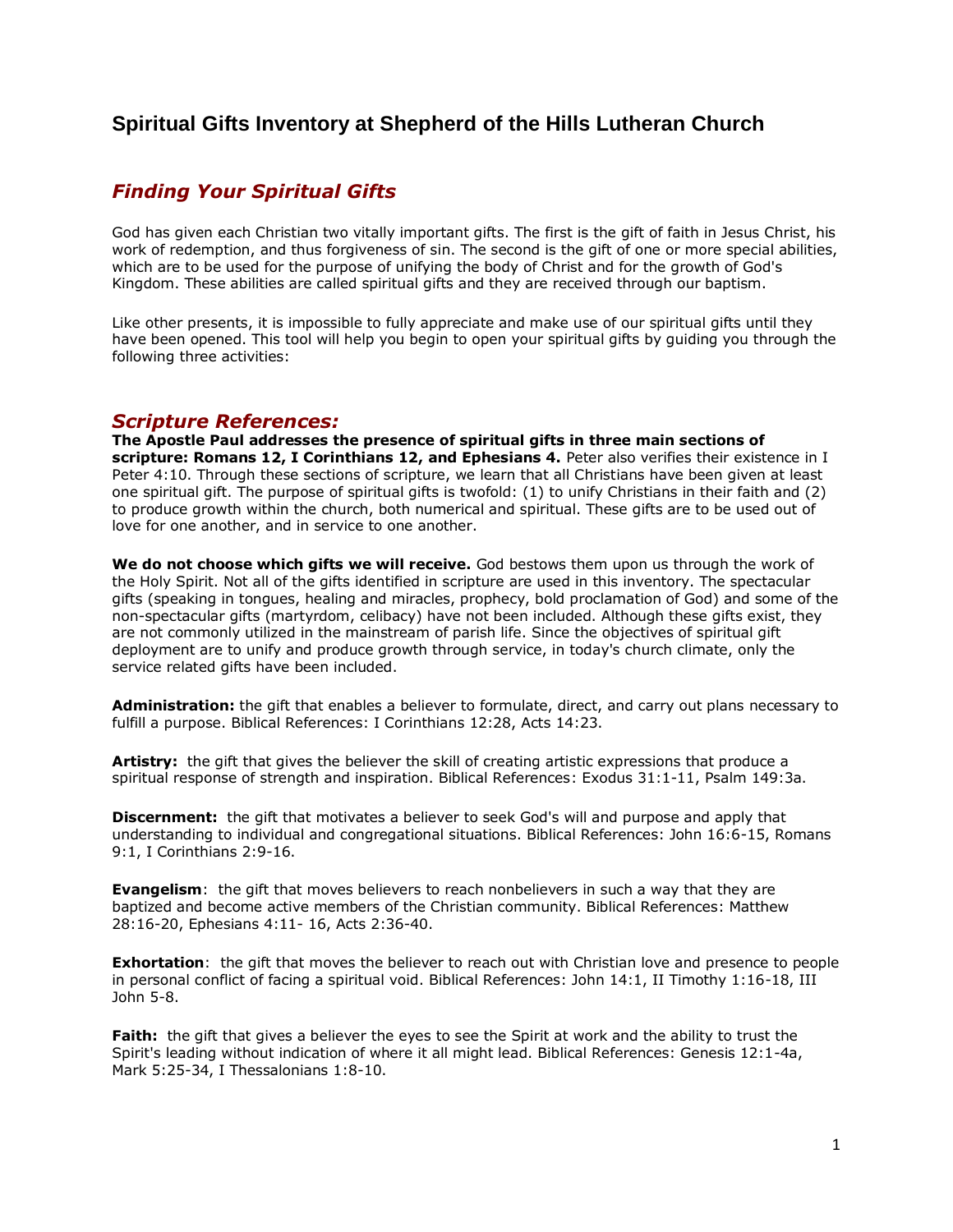**Giving:** the gift that enables a believer to recognize God's blessings and to respond to those blessings by generously and sacrificially giving of one's resources (time, talent, and treasure). Biblical References: II Corinthians 9:6-15, Luke 21:1-4.

**Hospitality:** the gift that causes a believer to joyfully welcome and receive guests and those in need of food and lodging. Biblical References: Romans 12:13, Romans 16:23a, Luke 10:38.

**Intercession:** the gift that enables a believer to pray with the certainty that prayer is heard and when requests are made, answers will come. Biblical References: Matthew 6:6-15, Luke 11:1-10, Ephesians 6:18.

**Knowledge:** the gift that drives a person to learn, analyze and uncover new insights with regard to the Bible and faith. Biblical References: I Corinthians 12:8; I Corinthians 14:6, Romans 12:2.

**Leadership:** the gift that gives a believer the confidence to step forward, give direction and provide motivation to fulfill a dream or complete a task. Biblical References: Romans 12:8, John 21:15-17, II Timothy 4:1-5.

**Mercy:** the gift that motivates a believer to feel deeply for those in physical, spiritual, or emotional need and then act to meet that need. Biblical References: Luke 7:12-15, Luke 10:30-37, Matthew 25:34-36.

**Music--Vocal:** the gift that gives a believer the capability and opportunity to present personal witness and inspiration to others through singing. Biblical References: Psalm 96:1-9, Psalm 100:1-2, Psalm 149:1-2.

**Music--Instrumental:** the gift that inspires a believer to express personal faith and provide inspiration and comfort through the playing of a musical instrument. Biblical References: Psalm 33:1- 5, Psalm 150, I Samuel 16:14-23.

**Pastoring** (Shepherding): the gift that gives a believer the confidence, capability and compassion to provide spiritual leadership and direction for individuals or groups of believers. Biblical References: I Timothy 4:12-16, I Timothy 3:1-13, II Timothy 4:1-2.

**Service** (Helps): the gift that enables a believer to work gladly behind the scenes in order that God's work is fulfilled. Biblical References: Luke 23:50-54, Romans 16:1-16, Philippians 2:19-23.

**Skilled Craft:** the gift that enables a believer to create, build, maintain or repair items used within the church. Biblical References: Exodus 30:1-6, Exodus 31:3-5, Ezekiel 27:4-11.

**Teaching:** the gift that enables a believer to communicate a personal understanding of the Bible and faith in such a way that it becomes clear and understood by others. Biblical References: I Corinthians 12:28, Matthew 5:1-12, Acts 18:24-48.

**Wisdom:** the gift that allows the believer to sort through opinions, facts and thoughts in order to determine what solution would be best for the individual believer or the community of believers. Biblical References: I Corinthians 2:6-13, James 3:13-18, II Chronicles 1:7-11.

**Writing:** the gift that gives a believer the ability to express truth in a written form; a form that can edify, instruct and strengthen the community of believers. Biblical References: I John 2:1-6, 12-14, I Timothy 3:14-15, Jude 3.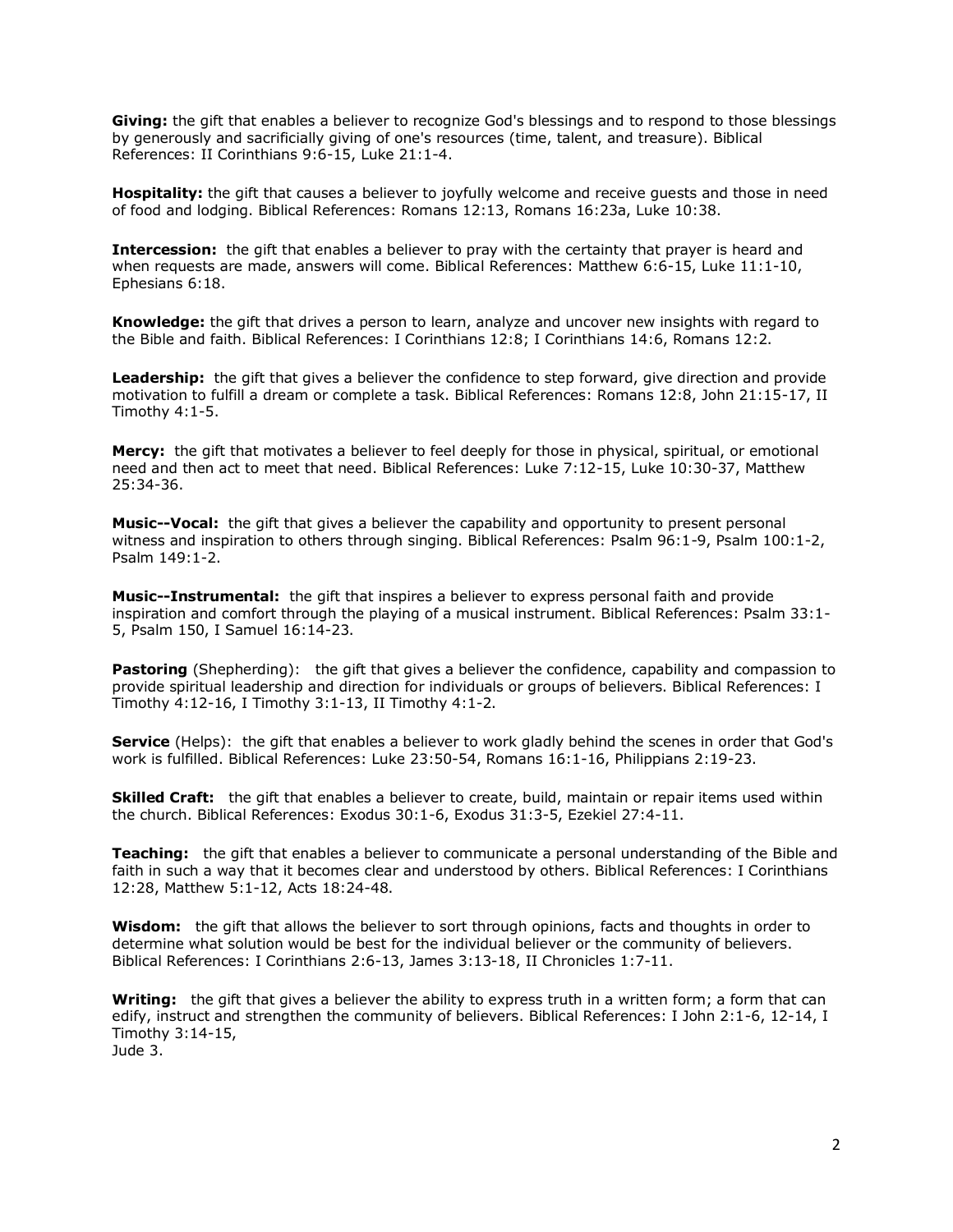# *Self Assessment:*

**Instructions:** For each of the 60 questions which follow, circle the number corresponding with the response that most closely matches how you perceive yourself.

Categories are presented across the top of the inventory.

- 4, consistently true
- 3, frequently true
- 2, occasionally true
- 1, infrequently true
- 0, rarely true

## *4=consistently true, 3=frequently true, 2=occasionally true, 1=infrequently true, 0=rarely true*

- 1. When I see a goal, I immediately think of steps to take to achieve it. 4 3 2 1 0
- 2. I express myself through artistic means. 4 3 2 1 0
- 3. My faith causes me to seek God's will for my life. 4 3 2 1 0
- 4. I am able to share effectively the Gospel message with others. 4 3 2 1 0
- 5. I am moved by those whose faith is shaken by sorrow or conflict. 4 3 2 1 0
- 6. I am certain of the Spirit's presence in my life. 4 3 2 1 0
- 7. I gladly respond to God's blessings by giving to others. 4 3 2 1 0
- 8. I meet new people easily and enjoy getting to know them. 4 3 2 1 0
- 9. I know that God hears and answers my daily prayers. 4 3 2 1 0
- 10. I feel compelled to learn as much as I can about the Bible and faith. 4 3 2 1 0
- 11. I am a "take charge" person. When others follow, the job gets done. 4 3 2 1 0
- 12. When I see a person in need, I am moved to help them. 4 3 2 1 0
- 13. I love to sing and enjoy inspiring others through song. 4 3 2 1 0
- 14. I find joy and express myself by playing a musical instrument. 4 3 2 1 0
- 15. I am motivated to provide spiritual help to those on their faith journey. 4 3 2 1 0
- 16. I like working behind the scenes to ensure that projects are successful. 4 3 2 1 0
- 17. I enjoy working with my hands in a skill that takes time to perfect. 4 3 2 1 0
- 18. My great joy is to share a truth in a way that is understood by others. 4 3 2 1 0
- 19. When a challenge is presented, I am usually able to find a solution. 4 3 2 1 0
- 20. I am able to take a thought or idea and put it in clear written form. 4 3 2 1 0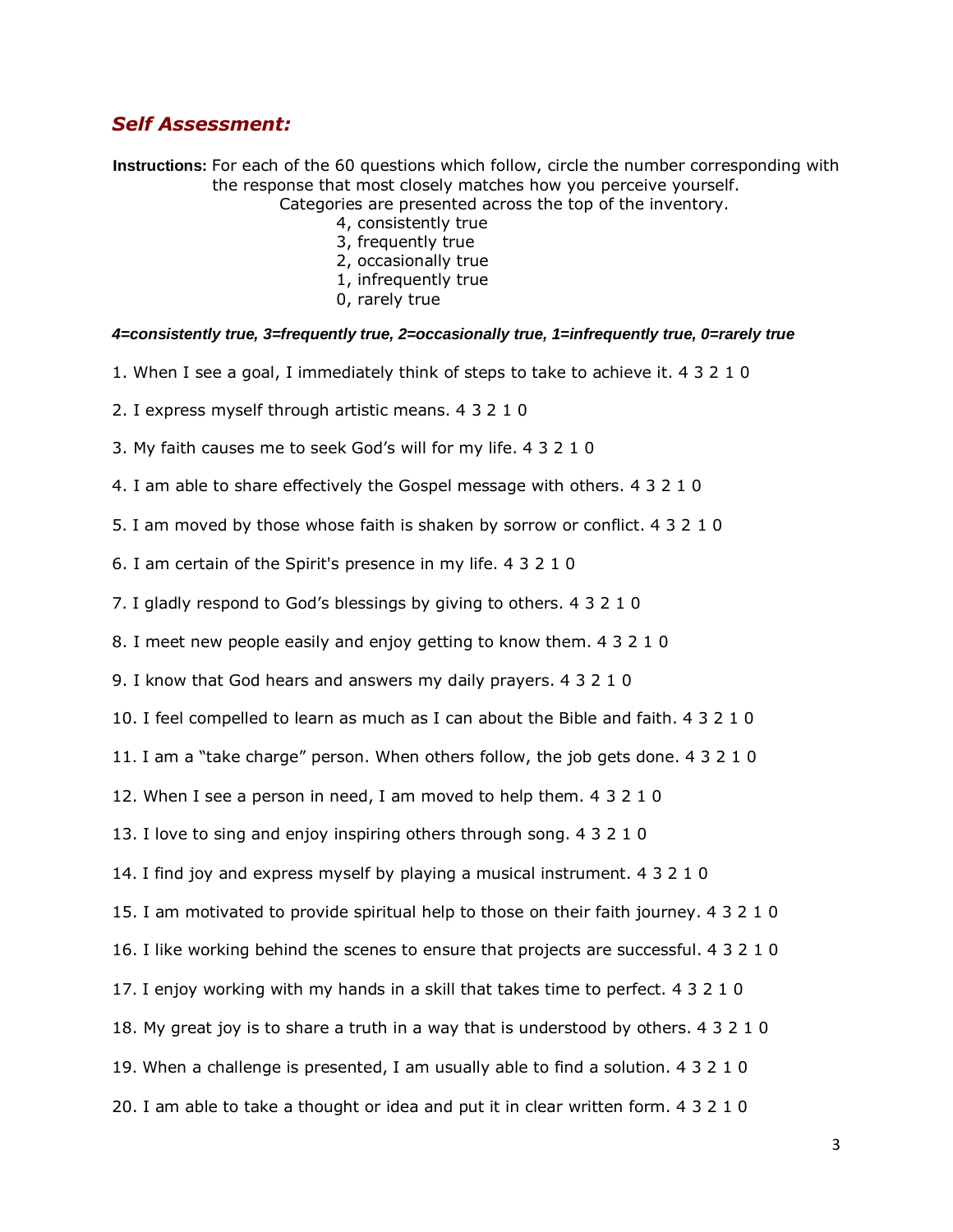21. I enjoy organizing thoughts, ideas, hopes and dreams into an action plan. 4 3 2 1 0

22. What I first see in my imagination, I can put into artistic form. 4 3 2 1 0

23. I am frequently asked if a certain direction is in accord with God's will. 4 3 2 1 0

24. I enjoy being with non-believers and encouraging them toward faith. 4 3 2 1 0

25. When I know someone is facing a crisis, I want to provide caring support. 4 3 2 1 0

26. When I face personal crisis, my trust in God is a source of strength for others. 4 3 2 1 0

27. I manage my time and money so that I am able to give a sizeable amount to the work of the church. 4 3 2 1 0

28. I am often asked to open my home for small group gatherings. 4 3 2 1 0

29. I often become so absorbed in my prayer life that the door bell or phone can ring and I will not hear it. 4 3 2 1 0

30. Not one day would be complete without biblical study and thought. 4 3 2 1 0

31. When I am in a group, others will often look to me for direction. 4 3 2 1 0

32. I feel an urgency to provide housing for the homeless, food for the starving, comfort for those in distress. 4 3 2 1 0

33. I have sung before groups and felt a real sense of God's presence. 4 3 2 1 0

34. By my playing a musical instrument, inspiration has been provided for both myself and others. 4 3 2 1 0

35. I have responsibility for providing spiritual guidance for an individual or group. 4 3 2 1 0

36. People tell me that without my willingness to do the unnoticed jobs, their work would be more difficult. 4 3 2 1 0

37. I am good at building, repairing, or restoring things and enjoy doing so. 4 3 2 1 0

38. I want to express my faith by helping others to discover the truths in the Bible. 4 3 2 1 0

39. People come to me for help in applying Christian faith and values to personal situations. 4 3 2 1 0

40. I often feel moved to write about my thoughts and feelings so others may benefit from them. 4 3 2 1 0

41. I have been successful in organizing, directing and motivating people to achieve a goal. 4 3 2 1 0

42. My artistic work has given spiritual strength to believers and non-believers. 4 3 2 1 0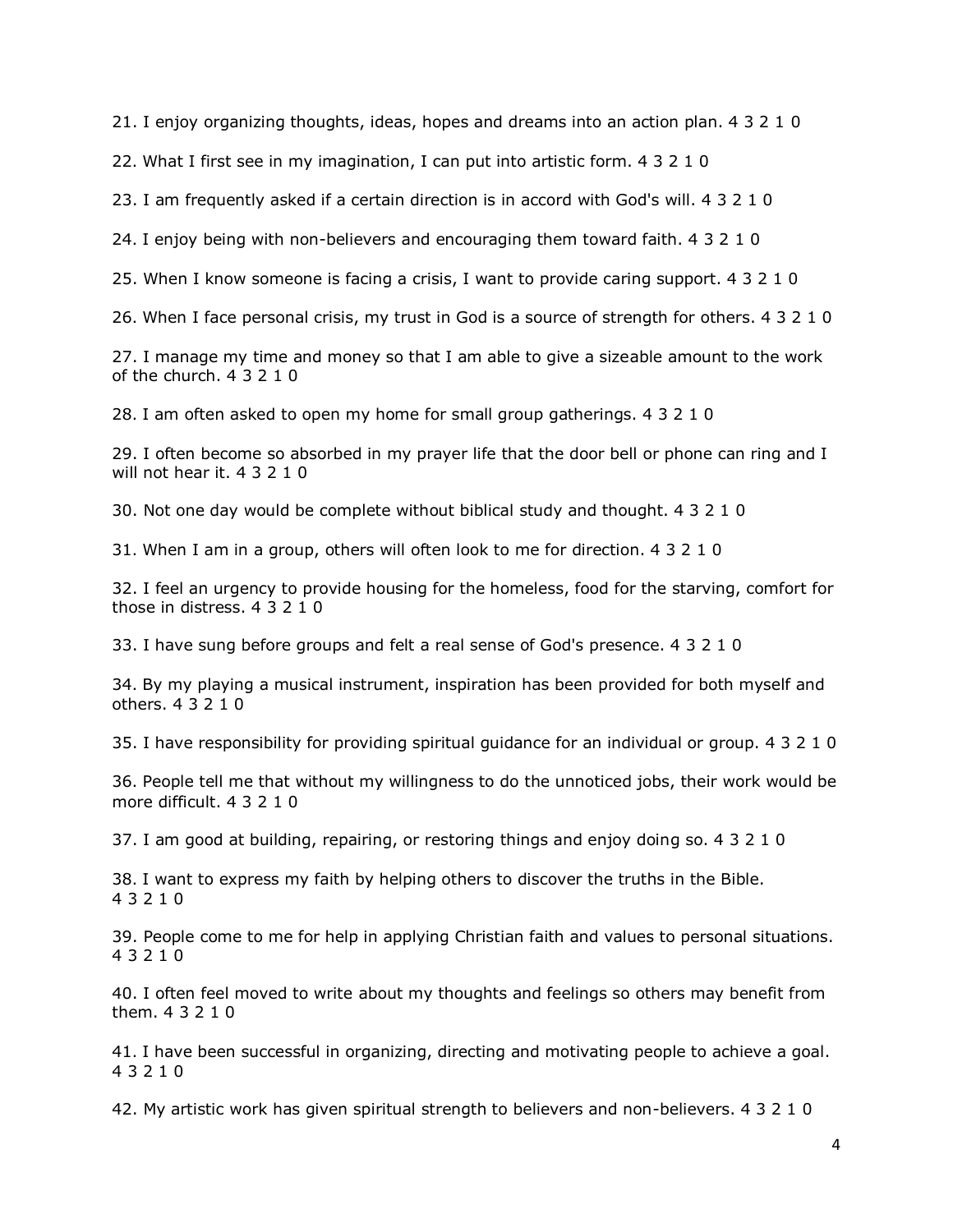43. In the congregation, I am often asked if a direction being discussed is in accord with God's will and purpose. 4 3 2 1 0

44. I enjoy sharing what Jesus means to me with non-believers. 4 3 2 1 0

45. Those struggling with life questions have come to me for guidance and help. 4 3 2 1 0

46. I can see great things happening in my congregation and am not derailed by the pessimism of others. 4 3 2 1 0

47. When I receive money unexpectedly, one of my first thoughts is to share this gift through the church. 4 3 2 1 0

48. I enjoy welcoming guests and helping them to feel at ease. 4 3 2 1 0

49. I am honored when someone asks me to pray for them. 4 3 2 1 0

50. My study of the Bible has proven helpful to others in their faith journey. 4 3 2 1 0

51. People have said they like to work with me because the task will be successfully completed. 4 3 2 1 0

52. People have been surprised by how at ease I am while working with those who are suffering in mind, body or spirit. 4 3 2 1 0

53. I am grateful and humbled that my singing has provided inspiration and hope for others on their faith journey. 4 3 2 1 0

54. Others have told me they were moved by my playing a musical instrument. 4 3 2 1 0

55. People have come to me for spiritual help and it has developed into a long-term relationship. 4 3 2 1 0

56. When I turn out the lights, take tables down, work in the kitchen or put chairs away, I feel that I have served the Lord. 4 3 2 1 0

57. My knowledge of building, maintenance or repair has been a special value to the church and others. 4 3 2 1 0

58. People tell me that I can make the most difficult idea understandable. 4 3 2 1 0

59. When direction is needed at work or in the congregation, I am generally asked for my opinion. 4 3 2 1 0

60. My written work has been helpful to others in understanding life's truths. 4 3 2 1 0

Adapted from the ELCA web site: January 25, 2010

Evangelical Lutheran Church in America Spiritual Gifts Assessment Form

Written by: Neal Boese and Patricia Haller, Produced by the Division for Congregational Ministries, ELCA. OLLC Spiritual Gifts Assessment Form: February 3, 2010 edition.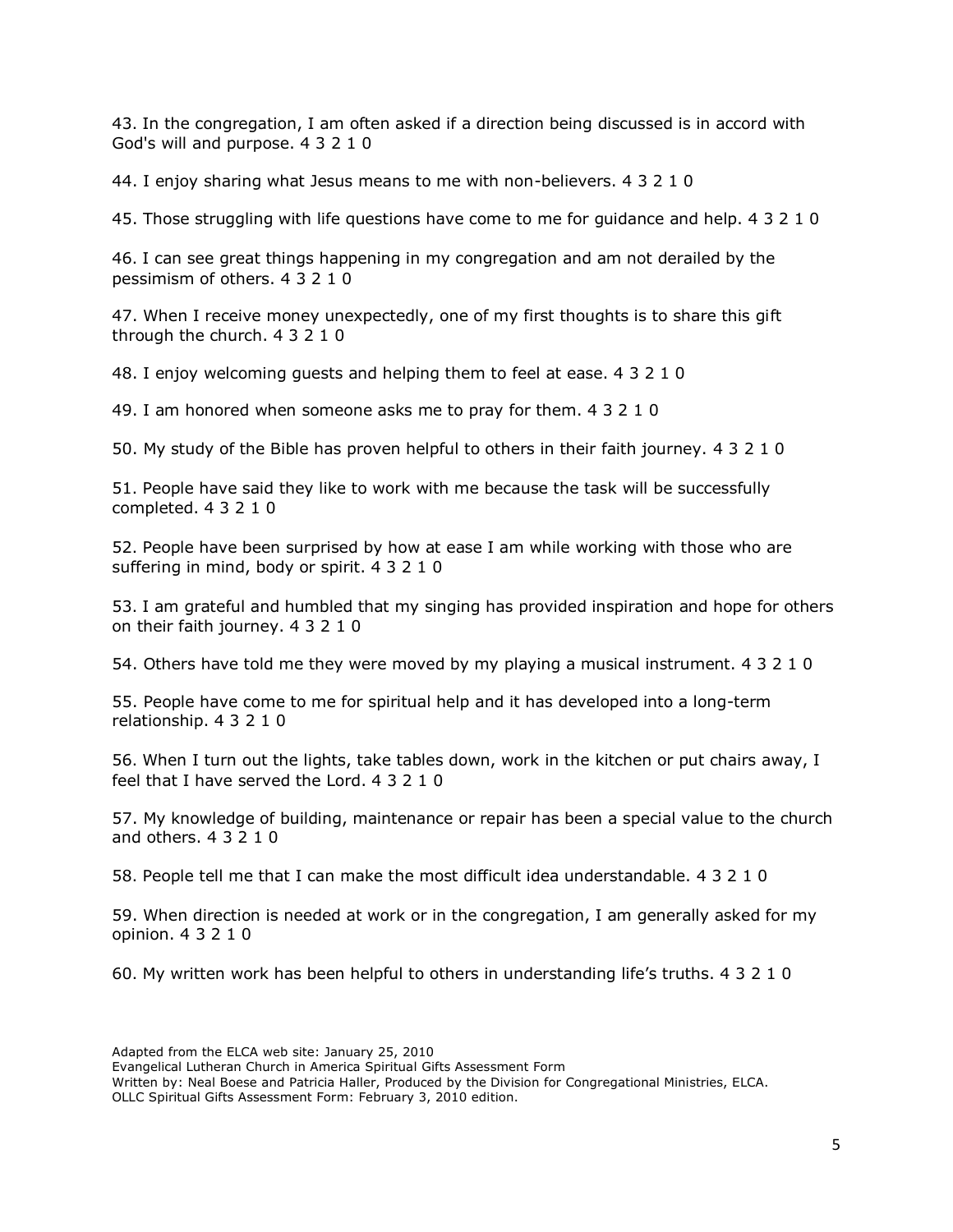#### **SCORING GRID**:

For each set of three questions, add the total of your score. For example, in the category of Administration, the numbers 2+4+3 total 9. Note that the higher the score, the stronger the corresponding gift.

The strongest gift(s) will generally have a total score of "7" or more. If you have more than one gift with a total of seven or more, then all of these gifts can be referred to as your "gift cluster." Notice how each gift within the cluster has the potential to compliment and support another. The gifts within the cluster will need to be further explored to determine which ones you have truly been blessed with.

This inventory is designed to begin your journey toward spiritual gifts discovery. Keep in mind that it is not a scientific instrument. Your perceptions will be validated by others and confirmed through prayer and by their use over time. Identify your spiritual gift cluster, then list the gifts in the gifts cluster.

#### **Administration**

Questions 1, 21, 41

#### **Artistry**

Questions 2, 22, 42

#### **Discernment**

Questions 3, 23, 43

#### **Evangelism**

Questions 4, 24, 44

## **Exhortation**

Questions 5, 25, 45

#### **Faith**

Questions 6, 26, 46

#### **Giving**

Questions 7, 27, 47

# **Hospitality**

Questions 8, 28, 48

#### **Intercession**

Questions 9, 29, 49

## **Knowledge**

Questions 10, 30, 50

#### **Leadership**

Questions 11, 31, 51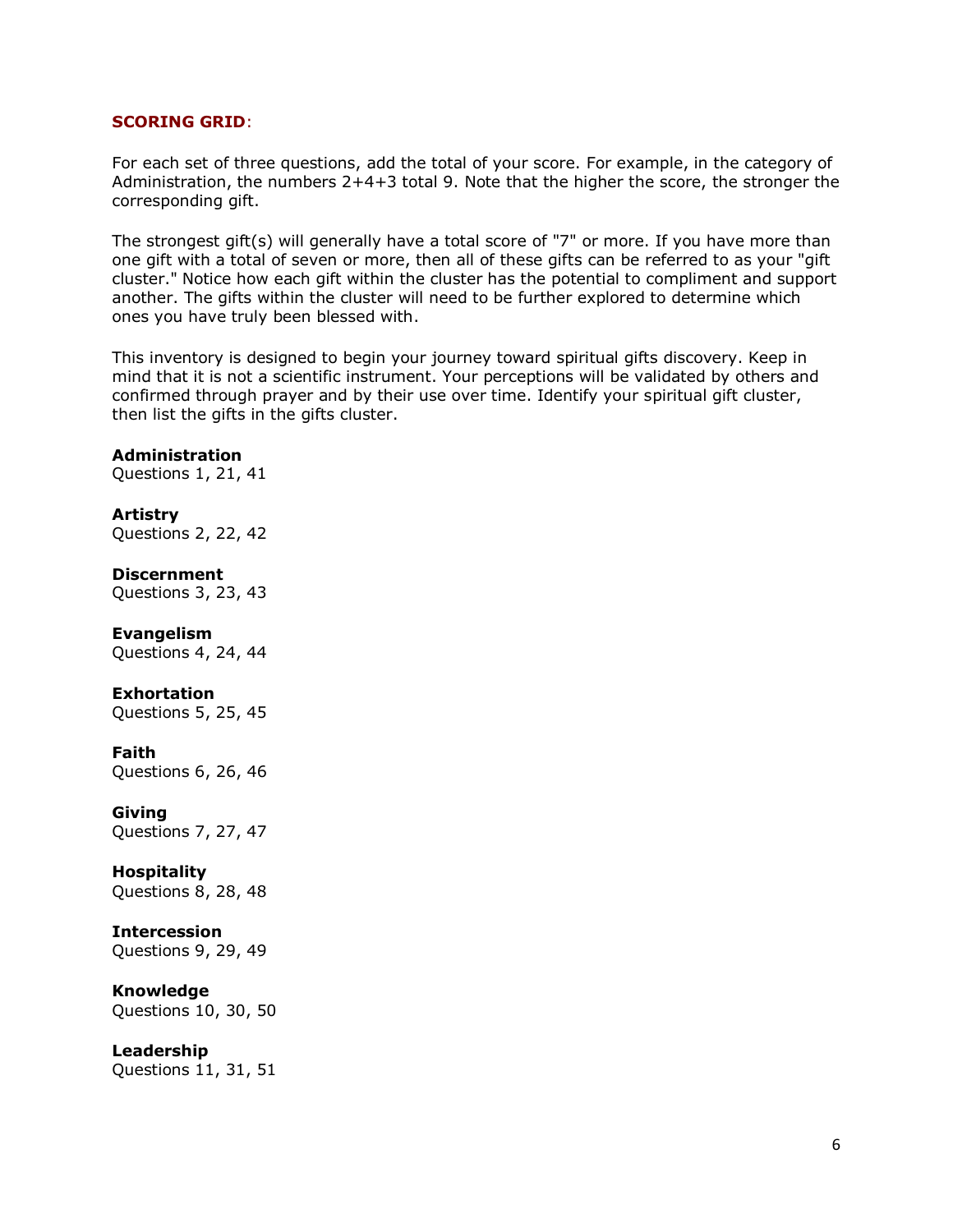## **Mercy**

Questions 12, 32, 52

## **Music-vocal**

Questions 13, 33, 53

## **Music-instrumental**

Questions 14, 34, 54

## **Pastoring**

Questions 15, 35, 55

#### **Service**

Questions 16, 36, 56

## **Skilled Craft**

Questions 17, 37, 57

## **Teaching**

Questions 18, 38, 58

#### **Wisdom**

Questions 19, 39, 59

#### **Writing**

Questions 20, 40, 60

**Spiritual Gift Cluster**: In each of the circles below, write the spiritual gifts that had the three highest scores. Begin with the center circle, identifying the gift(s) that had the highest score. Then fill in the left circle with the gift(s) with the next highest score; and the right circle with the gift(s) with the third highest score. This group of gifts is your gift cluster.

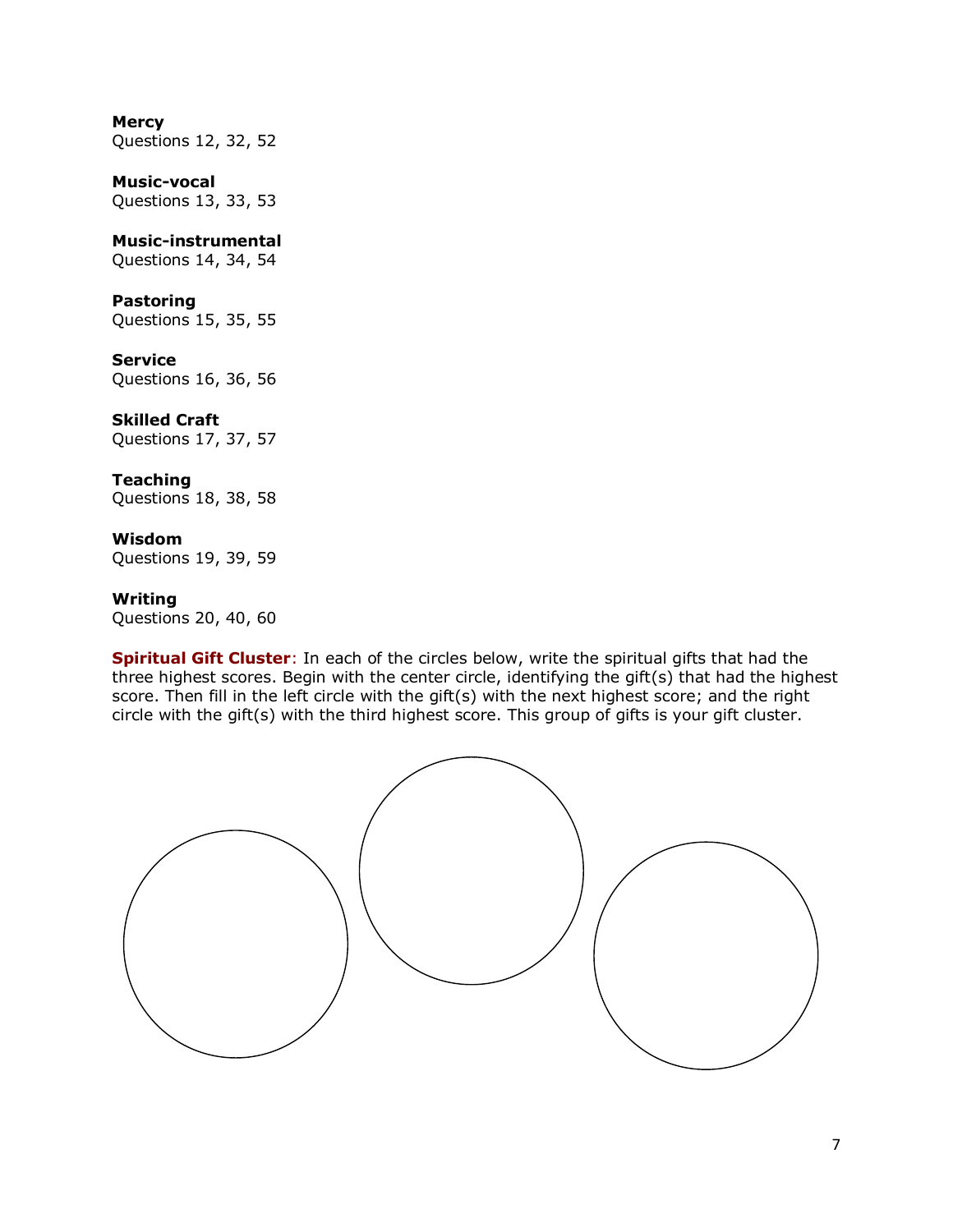# *Understanding your Spiritual Gifts:*

#### **Which gifts have you truly been blessed with? Discovering the answer to that question requires the following:**

#### **Prayer**:

Seek the Holy Spirit's guidance while evaluating your gifts.

#### **Study:**

 Become familiar with the scripture references, definitions, and how each gift functions within the Body of Christ. This will provide you with a solid foundation from which to further evaluate your gifts.

## **Self-Examination:**

 Explore your feelings about each of the spiritual gifts in your cluster. Examples of how each gift may be utilized in the church are provided below. As you read these examples, ask yourself how you feel about the types of ministry activity identified for the gifts in your cluster. You may expect to feel fulfilled through the use of your gifts.

## **Track Your Results:**

 As you use your spiritual gifts, pay close attention to the results produced through your efforts. You can expect to experience positive results from the use of your gifts.

## **Listen For Affirmation:**

 As you use your spiritual gifts, listen for affirmation from other Christians. They will recognize and confirm your spiritual gifts, through genuine expressions of approval and thankfulness for a job well done!

#### **Putting Your Gifts To Use**:

 All Christians are to work together, supporting one another. However, our gifts make us better prepared and equipped to perform in some areas of ministry over others. A person who is working within a ministry area they are gifted for, will be more effective in that ministry than one they not gifted for.

# *What types of Ministry will you be most effective in?:*

What types of ministry will you be most effective in? A brief list of ministry examples follows. These examples have been provided merely as thought starters and should not be considered an exhaustive list. Use them as a starting point in exploring the possibilities for putting your gifts to use within your congregation and in your community.

#### **Administration**:

 Congregation Council, Finance Staff, Sunday School Superintendent, Vacation Bible School Coordinator, Business Manager

#### **Artistry**:

 Banner Making, Drama Club/Clown Ministry/Puppetry, Film/Photography Work, Crafts/Handicrafts, Decorating Team, Set/Props Design Team

#### **Discernment**:

 Congregation Council, Long Range Planning Team, Social Ministry Team, Peer Counseling, Support Group Facilitator

#### **Evangelism**:

 Prospective Member Visitation, Evangelism Team, Advertising and Marketing, New Member Sponsor, Community Visitation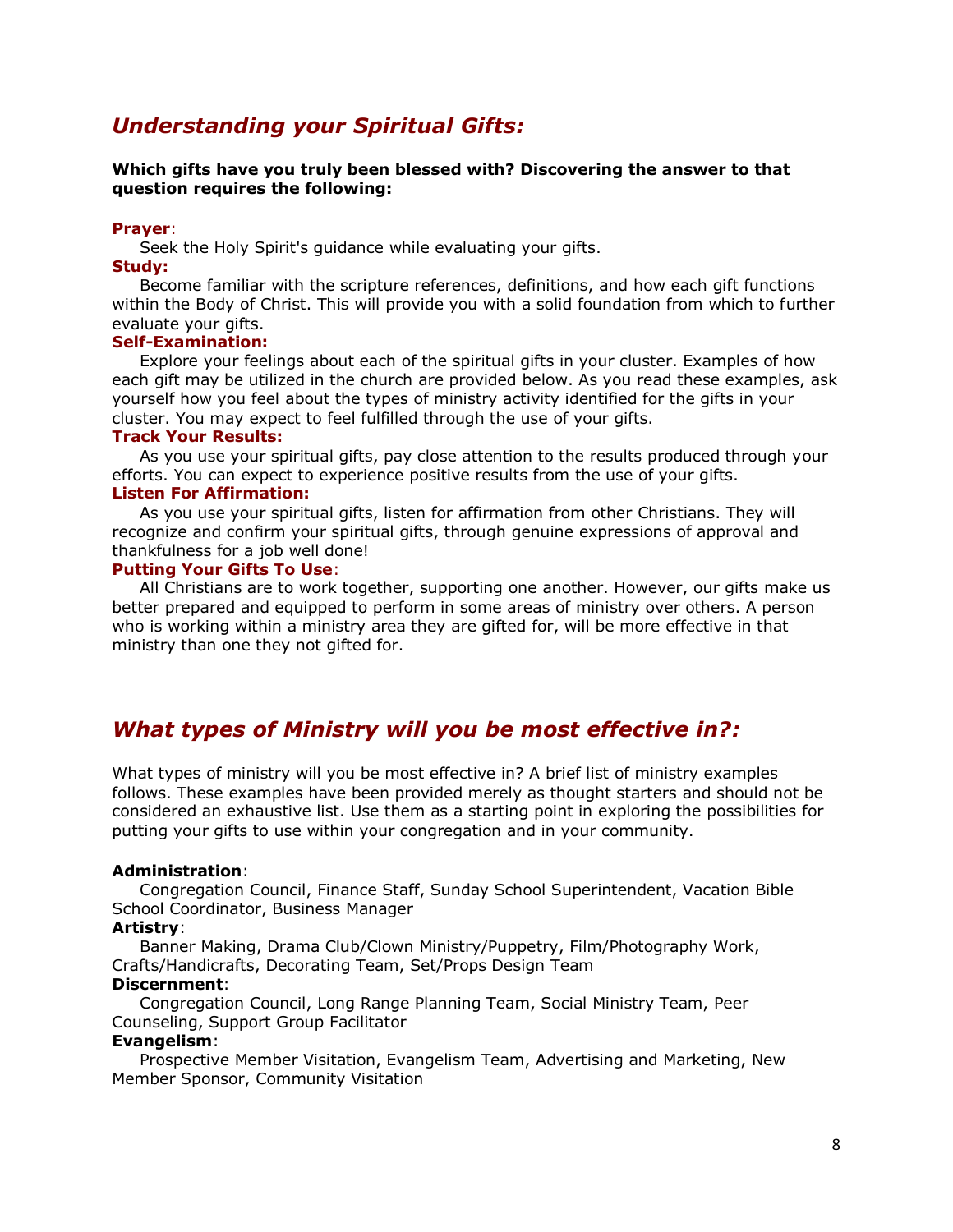## **Exhortation**:

 Mutual Ministry Team, Hospital/Home/Institution Visitation, Telecare Ministry, Peer Counseling, Small Group Leader

## **Faith**:

 Congregational President, Stewardship Team, Long Range Planning Team, Teacher/Bible study leader

## **Giving**:

 Capital Campaign Steering Team, Stewardship Team, Volunteer Coordination, Giving Personal Testimony

## **Hospitality**:

 Greeter/Usher, New Member Sponsor, In-Home Bible Study Host, Visitor Welcome/Information Center, Banquet Server, Fellowship Hour Host/Server

## **Intercession**:

Prayer Chain, Prayer Partner, Prayer Families/Prayer Circles

## **Knowledge**:

 Parish Resource-Library Coordinator, Nominating Team, Long Range Planning Team, Congregation Council

#### **Leadership**:

 Sunday School Superintendent, Committee Chairperson (all types), Fellowship Activity Coordinator, Vacation Bible School Coordinator, Congregational President, Speaker-Special Events

## **Mercy**:

 Home/Hospital/Institution Visitation, Transportation to Worship/Bible Study, Social Ministry Team, Support Group Leader, Telecare Minister

#### **Music-Instrumental**:

 Band Leader/Member, Choir Pianist, Special Event Music, Substitute Organist, Vacation Bible School-Music Program

#### **Music-Vocal**:

 Church Choir, Vocal Ensemble, Sunday School Song Leader, Vacation Bible School Song Leader

## **Pastoring (Shepherding)**:

 Adult In-Home Bible Study Leader, New Member Sponsor, Young-Adult Counselor, Small Group Leader, Telecare Minister

## **Service (Helps)**:

 Computer Programmer/Data Entry, Newsletter Collation, P.A./Sound System Technician, Tape Recording Worship Services, Child Care, Building/Grounds Upkeep, Kitchen Cleaning Team, Providing Transportation

## **Skilled Crafts:**

 Building Maintenance/Upkeep, Electrical/Masonry/Plumbing/Roofing, Mechanical Repair/Maintenance, Audio/Visual Operator and Repair, Computer Maintenance, Web-Page Developer

## **Teaching**:

 Adult Bible Class Teacher, Sunday School Teacher, Teen Bible Class Teacher, Vacation Bible School Teacher, Conference/Seminar Leader

## **Wisdom**:

 Long Range Planning Team, Congregation Council, Peer Counselor, Support Group Leader, Mutual Ministry Team

## **Writing**:

 Newsletter Article Writer, Newsletter Editor, Public Relations/Publicity Committee, Letter Writing